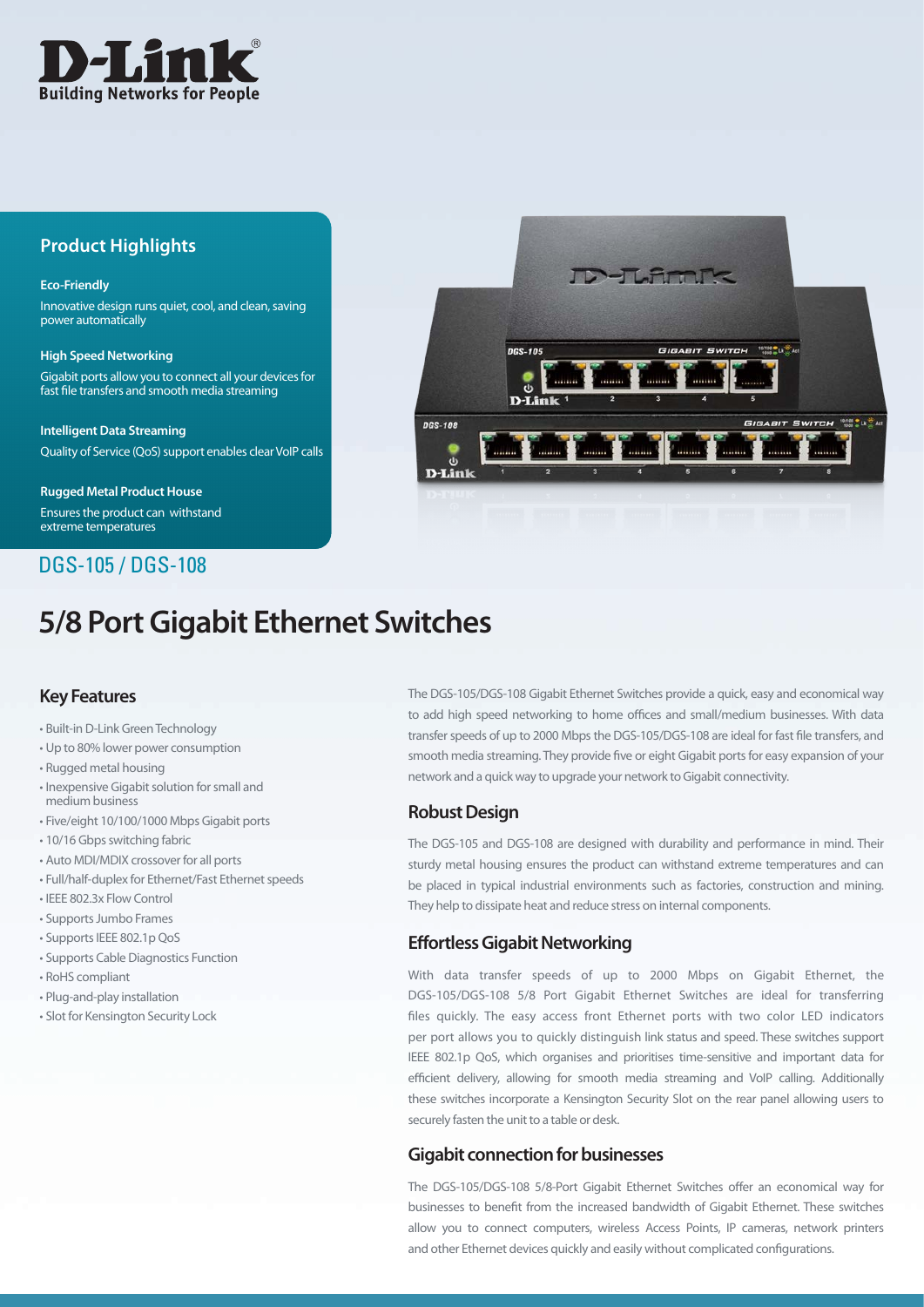# **Building Networks for People**

# **DGS-105 / DGS-108 Gigabit Ethernet Switches**

## **Think Green**

The DGS-105/DGS-108 are plug-and-play networking switches that offer D-Link's Green Technology to save energy and reduce heat, which in turn extends product life without sacrificing performance or functionality. These switches support IEEE 802.3az Energy-Efficient Ethernet (EEE) which detects when a connected computer is shut down or when there is no Ethernet traffic, at which time the switch will automatically power down the idle port, saving a substantial amount of power. In addition, the switches can also save energy by detecting the cable length and using only as much power as necessary. Working together these features drastically reduce power consumption and heat dissipation, resulting in extended life and substantial cost savings.

## **IEEE 802.1p Quality of Service (QoS)**

QoS prioritises network traffic so that time-sensitive data is delivered efficiently, even during bursts of high data traffic. This helps ensure an optimal experience for streaming media and VoIP calls.

### **Environmentally Friendly**

The DGS-105/DGS-108 Gigabit Ethernet Switches are designed with the environment in mind. They are compliant with Energy Star Level V, CEC, and MEPS regulations which require the use of energy efficient power adapters. They are built to comply with RoHS standards to minimise use of hazardous materials and is packaged with an EnergyStar Level V qualified power adapter all in a recyclable packaging making this product truly environmental friendly.

#### **Cable Diagnostics Function**

The D-Link Cable Diagnostics Function enables users to be instantly aware of cable conditions through the LED display on the front-panel. Users can determine whether the pin connections of their cable connectors are correct, facilitating prompt network troubleshooting if required.





If the worst should happen to your network you need the very best support and fast. Downtime costs your business money. D-Link Assist maximises your uptime by solving technical problems quickly and effectively. Our highly trained technicians are on standby around the clock, ensuring that award-winning support is only a phone call away.

With a choice of three affordable service offerings covering all D-Link business products, you can select the package that suits you best:

#### **D-Link Assist Gold - for comprehensive 24-hour support**

D-Link Assist Gold is perfect for mission-critical environments where maximum uptime is a high priority. It quarantees four hour around-the-clock response.Cover applies 24/7 for every day of the year including holidays.

#### **D-Link Assist Silver - for prompt same-day assistance**

D-Link Assist Silver is designed for 'high availability' businesses that require rapid response within regular working hours. It provides a four hour response service Monday to Friday from 8am to 5pm, excluding holidays.

#### **D-Link Assist Bronze - for guaranteed response on the next business day**

D-Link Assist Bronze is a highly cost-effective support solution for less critical environments. Response is guaranteed within eight business hours Monday to Friday from 8am to 5pm, excluding holidays.

D-Link Assist can be purchased together with any D-Link business product. So whether you're buying switching, wireless, storage, security or IP Surveillance equipment from D-Link, your peace of mind is guaranteed. D-Link Assist also offers installation and configuration services to get your new hardware working quickly and correctly.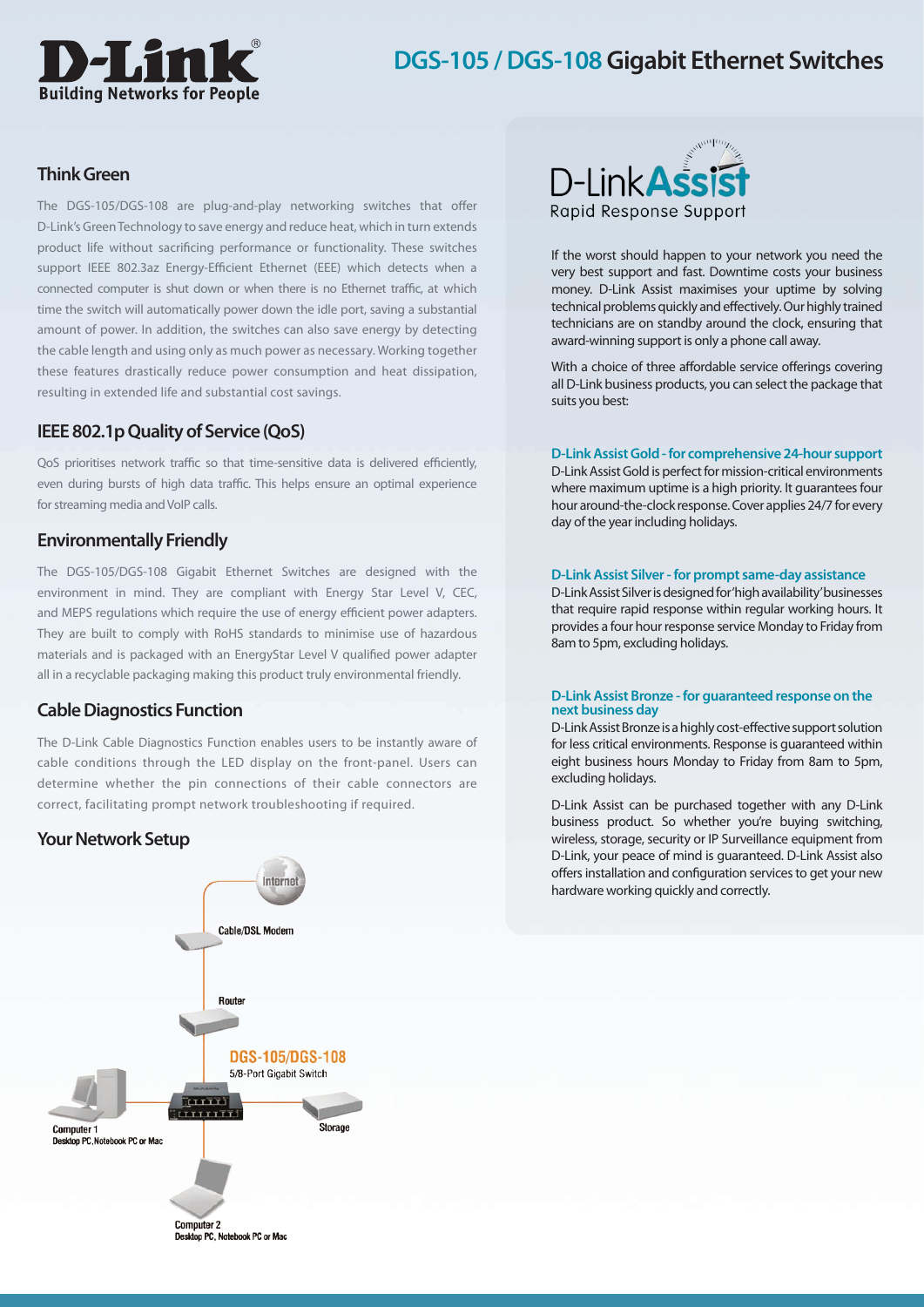![](_page_2_Picture_0.jpeg)

# **DGS-105 / DGS-108 Gigabit Ethernet Switches**

| <b>Technical Specifications</b>   |                                                                                                                                                                                                           |                                                                                                                                              |  |
|-----------------------------------|-----------------------------------------------------------------------------------------------------------------------------------------------------------------------------------------------------------|----------------------------------------------------------------------------------------------------------------------------------------------|--|
|                                   | <b>DGS-105</b>                                                                                                                                                                                            | <b>DGS-108</b>                                                                                                                               |  |
|                                   | <b>TD-TLARTIC</b>                                                                                                                                                                                         | <b>TO-TURMING</b><br><b>EASAA</b>                                                                                                            |  |
| Switching Fabric                  | • 10Gbps                                                                                                                                                                                                  | • 16Gbps                                                                                                                                     |  |
| Standards                         | · IEEE 802.3 10BASE-T Ethernet (twisted-pair<br>copper)<br>· IEEE 802.3u 100BASE-TX Fast Ethernet (twisted-<br>pair<br>copper)<br>· IEEE 802.3ab 1000BASE-T Gigabit Ethernet<br>(twisted-<br>pair copper) | • ANSI/IEEE 802.3 NWay auto-negotiation<br>• IEEE 802.3x Flow Control<br>• IEEE 802.1p QoS<br>· IEEE 802.3az Energy-Efficient Ethernet (EEE) |  |
| Protocol                          | • CSMA/CD                                                                                                                                                                                                 |                                                                                                                                              |  |
| Data Transfer Rates               | • Ethernet:<br>- 10 Mbps (half duplex), 20 Mbps (full duplex)<br>• Fast Ethernet:<br>- 100 Mbps (half duplex), 200 Mbps (full duplex)                                                                     | · Gigabit Ethernet:<br>-2000 Mbps (full duplex)                                                                                              |  |
| Topology                          | $•$ Star                                                                                                                                                                                                  |                                                                                                                                              |  |
| Network Cables                    | • 10BASE-T:<br>- UTP CAT 3, 4, 5/5e (100 m max.)<br>- EIA/TIA-586 100-ohm STP (100 m max.)                                                                                                                | • 100BASE-TX, 1000BASE-T:<br>- UTP CAT 5/5e (100 m max.)<br>- EIA/TIA-568 100-ohm STP (100 m max.)                                           |  |
| Media Interface Exchange          | • Auto MDI/MDIX adjustment for all ports                                                                                                                                                                  |                                                                                                                                              |  |
| <b>LED</b> Indicators             | • Per port: Link/Activity/Speed                                                                                                                                                                           | • Per device: Power                                                                                                                          |  |
| <b>Transmission Method</b>        | • Store-and-forward                                                                                                                                                                                       |                                                                                                                                              |  |
| <b>MAC Address Table</b>          | $-2K$                                                                                                                                                                                                     | $-8K$                                                                                                                                        |  |
| <b>MAC Address Learning</b>       | • Automatic update                                                                                                                                                                                        |                                                                                                                                              |  |
| Packet Filtering/Forwarding Rates | · Ethernet: 14,880 pps per port<br>· Fast Ethernet: 148,800 pps per port                                                                                                                                  | · Gigabit Ethernet: 1,488,000 pps per port                                                                                                   |  |
| <b>RAM Buffer</b>                 | • 128KB per device                                                                                                                                                                                        |                                                                                                                                              |  |
| Jumbo Frames                      | • 9,000 Bytes                                                                                                                                                                                             |                                                                                                                                              |  |
| QoS                               | • 4 Queues, strict mode                                                                                                                                                                                   |                                                                                                                                              |  |